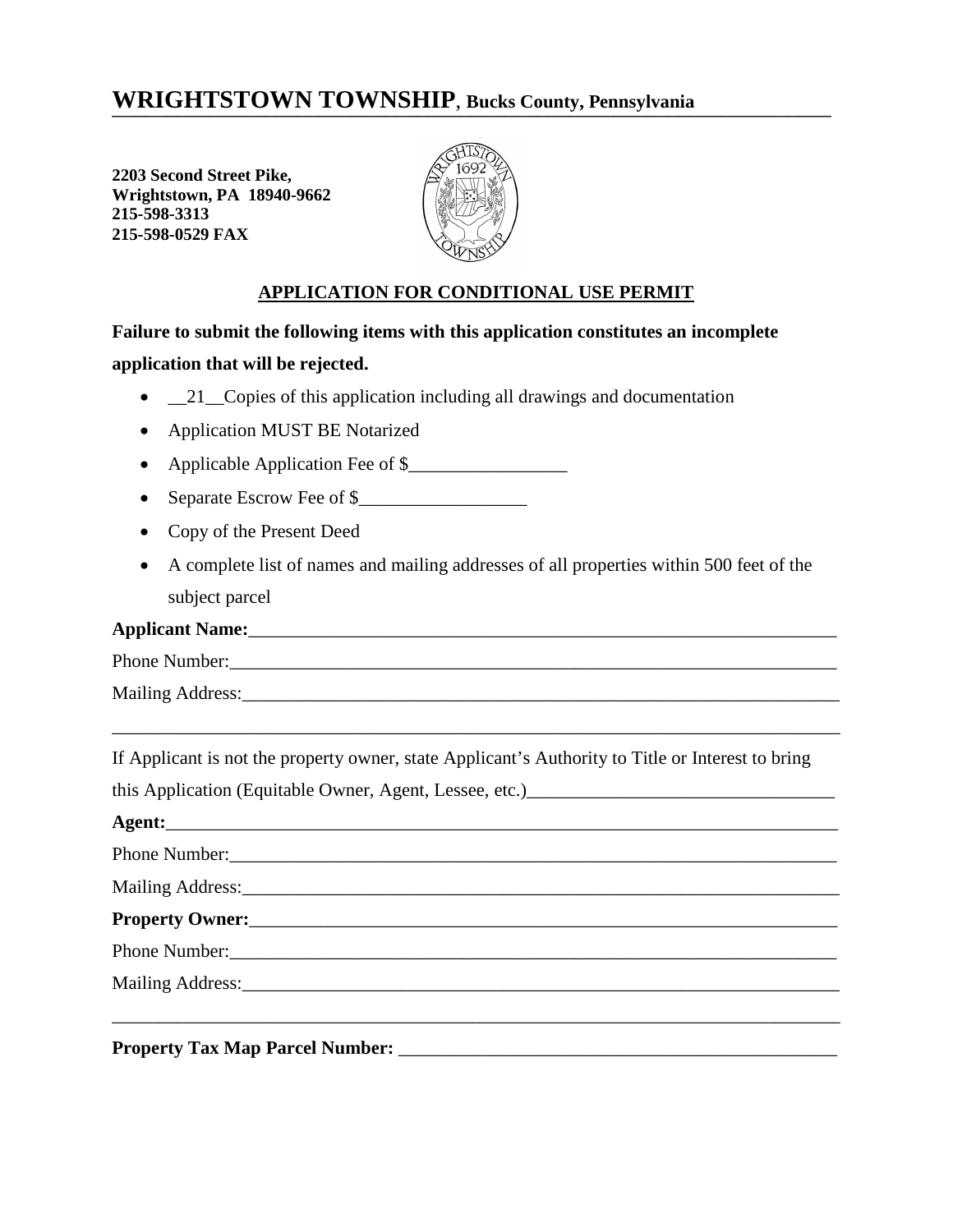| Property Physical Address: 2008. [2016] Property Physical Address:                                                                                                                                                                        |
|-------------------------------------------------------------------------------------------------------------------------------------------------------------------------------------------------------------------------------------------|
| Present Zoning District and Classification: Manual Manual Manual Manual Manual Manual Manual Manual Manual                                                                                                                                |
|                                                                                                                                                                                                                                           |
|                                                                                                                                                                                                                                           |
| PROPOSED USE OF PREMISES:                                                                                                                                                                                                                 |
| Present Use: <u>contract the contract of the contract of the contract of the contract of the contract of the contract of the contract of the contract of the contract of the contract of the contract of the contract of the con</u>      |
| Description of Proposed Use (be specific, with references to uses permitted as a Conditional Use<br>in the Joint Municipal Zoning Ordinance of 1983):<br>,我们也不会有什么。""我们的人,我们也不会有什么?""我们的人,我们也不会有什么?""我们的人,我们也不会有什么?""我们的人,我们也不会有什么?""我们的人 |
| <u> 1990 - Jan James James James James James James James James James James James James James James James James J</u>                                                                                                                      |
|                                                                                                                                                                                                                                           |
|                                                                                                                                                                                                                                           |
|                                                                                                                                                                                                                                           |
| Do you anticipate this Use to have any effects on traffic or highway safety on neighboring streets<br>or roads? If so, please state:                                                                                                      |
| ,我们也不能在这里的时候,我们也不能在这里的时候,我们也不能会在这里的时候,我们也不能会在这里的时候,我们也不能会在这里的时候,我们也不能会在这里的时候,我们也不                                                                                                                                                         |
| Why is this Use suitable for the Property in question and in the best interests of the Community?                                                                                                                                         |
|                                                                                                                                                                                                                                           |
| To the best of your knowledge, is your proposal in accordance with all applicable Zoning<br>Ordinance regulations and other Municipal Ordinances? ___________________________                                                             |
|                                                                                                                                                                                                                                           |
|                                                                                                                                                                                                                                           |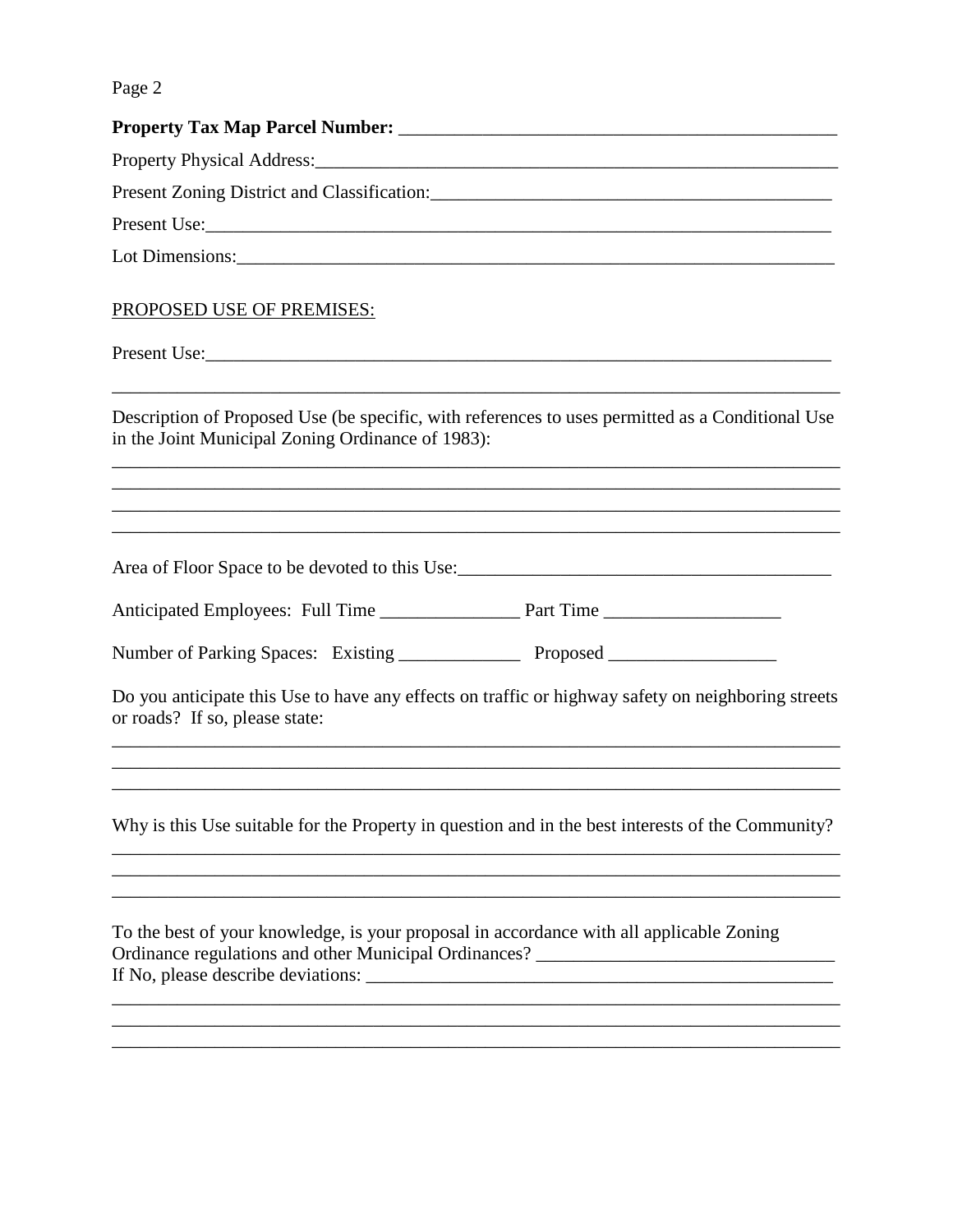#### **RESIDENTIAL CONVERSIONS ONLY:**

- ( ) \_\_\_\_\_\_\_\_Copies of Sketch Plan showing dimensions of lot and dimensions and locations of all Structures
- ( ) Four (4) Photographs of house/building, one photo per side

( ) \_\_\_\_\_\_\_\_Copies of Sketch of Floor Plan of dwelling units

### **INDUSTRIAL & COMMERCIAL USES ONLY:**

| Will the Proposed Use result in the dissemination of noxious, toxic or corrosive fumes smoke,<br>odor, dust etc?                                            | Yes | N <sub>0</sub> |                |                |  |  |
|-------------------------------------------------------------------------------------------------------------------------------------------------------------|-----|----------------|----------------|----------------|--|--|
| Unusually loud noise or vibration?                                                                                                                          | Yes | N <sub>0</sub> |                |                |  |  |
| Unusually high potential for fire or explosion?                                                                                                             |     | Yes            | N <sub>o</sub> |                |  |  |
| Objectionable heat, glare or radiation beyond the property line?                                                                                            |     |                | Yes            | N <sub>o</sub> |  |  |
| Major electrical interference beyond property line?     Yes                                                                                                 |     |                | N <sub>0</sub> |                |  |  |
| The discharge of untreated sewage or industrial waste into any stream, or the Pollution of surface<br><b>Yes</b><br>N <sub>0</sub><br>or underground water? |     |                |                |                |  |  |
| The creation on any other objectionable condition that will endanger public health and safety?<br>Yes  <br>$\vert$ No                                       |     |                |                |                |  |  |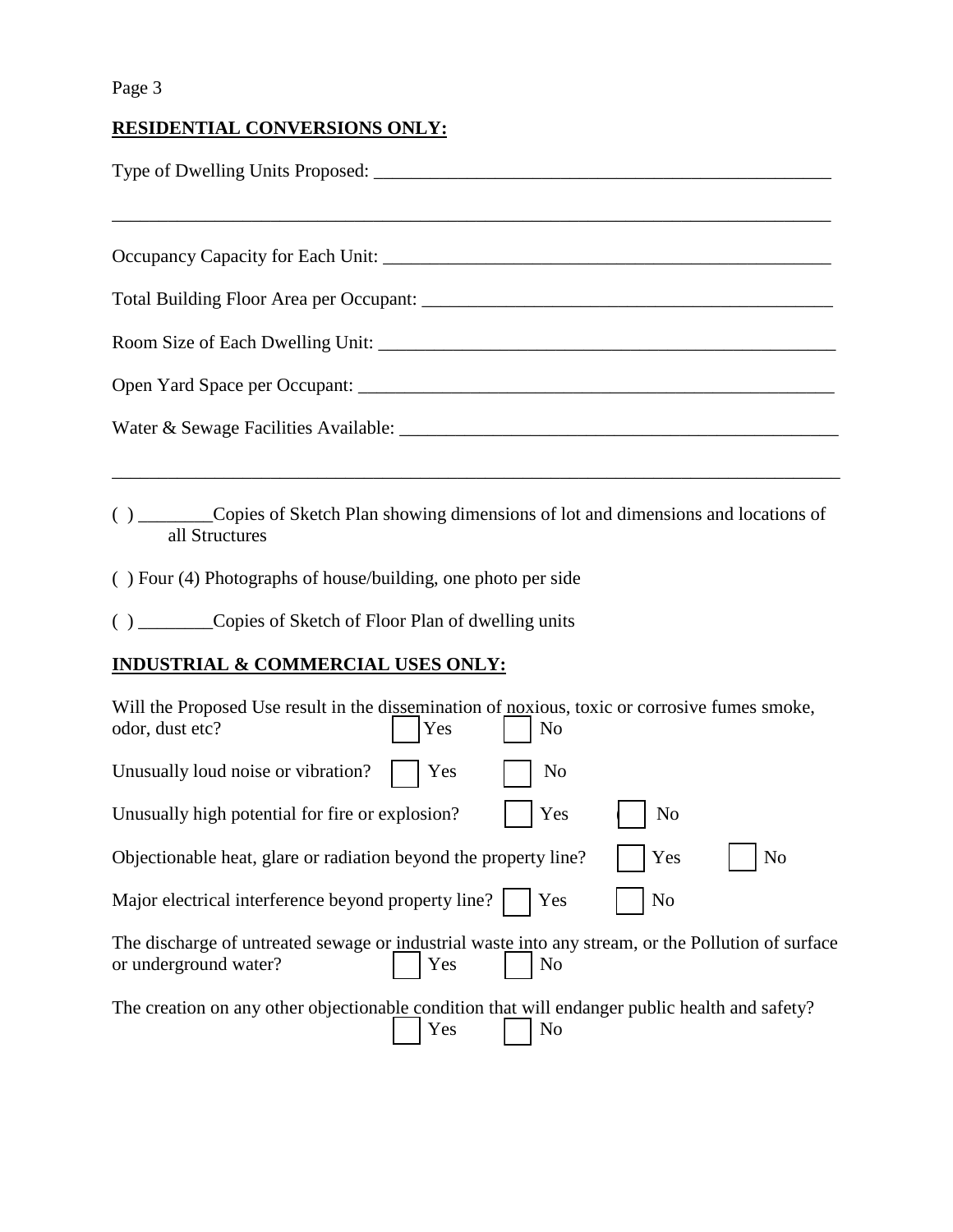The undersigned agrees that all information provided on this form is true and correct to the best of the applicant's knowledge. Permission is granted to members of the Wrightstown Planning Commission, the Board of Supervisors of Wrightstown Township, and Support staff, professional and/or legal staff should they wish to enter the Applicant's property for reasonable inspections.

**All unused escrow fees shall be returned upon written request, but said request must be made within thirty (30) days of the decision of Conditional Use. Failure to do so will result in the funds being forfeited and transferred to the General Fund to offset administrative expenses.**

**Applicant consents and agrees to pay all expenses incurred by the Township pertaining to this application. These shall include, but are not limited to, legal, engineering and consultant fees, regardless of whether or not it is legally required.**

**\_\_\_\_\_\_\_\_\_\_\_\_\_\_\_\_\_\_\_\_\_\_\_\_\_\_\_\_\_\_\_\_\_\_\_\_ \_\_\_\_\_\_\_\_\_\_\_\_\_\_\_\_\_\_**

**\_\_\_\_\_\_\_\_\_\_\_\_\_\_\_\_\_\_\_\_\_\_\_\_\_\_\_\_\_\_\_\_\_\_\_\_ \_\_\_\_\_\_\_\_\_\_\_\_\_\_\_\_\_\_**

**SIGNATURE OF APPLICANT/AGENT DATE**

**SIGNATURE OF OWNER DATE**

COMMONWEALTH OF PENNSYLVANIA COUNTY OF \_\_\_\_\_\_\_\_\_\_\_\_\_\_\_\_\_\_\_\_\_\_\_\_\_\_

THE UNDERSIGNED, BEING DULY SWORN ACCORDING TO LAW, DEPOSES AND SAYS THAT HE/SHE IS THE ABOVE NAMED APPLICANT; THAT HE/SHE IS AUTHORIZED TO AND DOES TAKE THIS AFFIDAVIT ON BEHALF OF THE OWNER, AND THAT THE FACTS HEREIN CONTAINED ARE TRUE AND CORRECT.